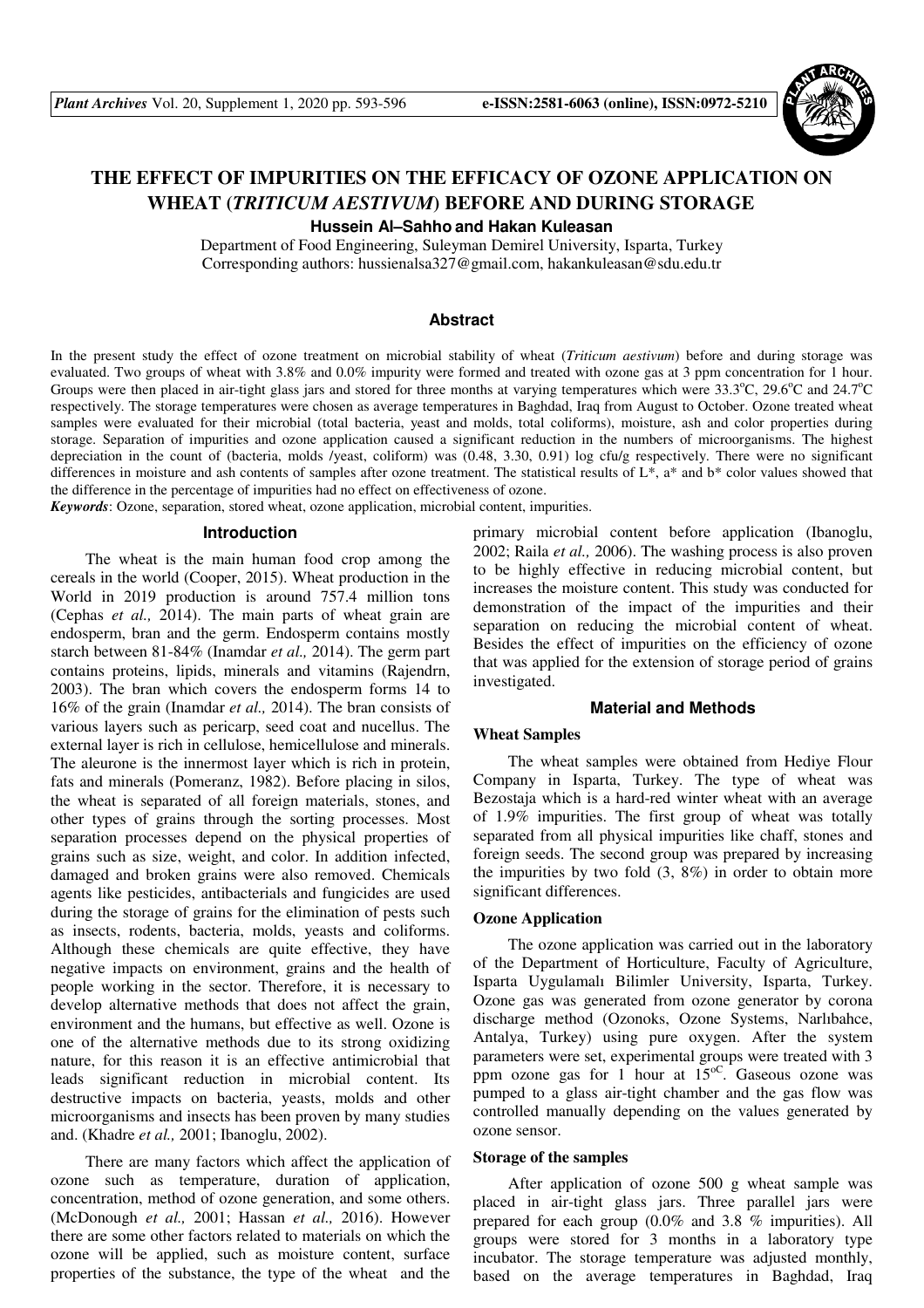beginning with August (August  $33.3^{\circ}$ C, September  $29.6^{\circ}$ C and October  $24.7^{\circ}$ C). The average temperatures were obtained from "The Global Atmospheric" site, Global current weather /Acc weather (Google, Global current weather, 2019).

# **Microbial analysis**

The total number of Aerobic Mesophilic Bacteria (TAMB) in wheat samples was determined by the method of Bacteriological Analytical Manual, the plates were incubated for 24-48 h at 30°C (Maturin *et al.,* 1998). The total number of Yeasts and Molds (TYM) were determined by using the method of Bacteriological Analytical Manual, the plates were incubated for 48-72 h at 25°C (Tournas *et al.,* 2001). Enumeration of total coliform bacteria was done by using the procedures of Bacteriological and Analytical Manual, the plates were incubated for 24 h at 37°C (Feng *et al.,* 2002). All platings were carried out in triplicates for each dilution. The plates were counted as colony forming units (cfu) and their numbers were expressed as log cfu/g.

#### **Moisture Content**

Moisture content of wheat samples was determined by using the method of AOAC 2000/ 925.10 (Horowitz *et al.,* 2000). Moisture content of the samples was calculated by using the formula below.

$$
[(W_{initial} - W_{final})/W_{initial})] \times 100
$$

#### **Color measurement.**

The color of the wheat samples was determined by using CIE Lab system as L\*a\*b\* values. The color values were measured with a Chroma meter carrying D65 light source (MINOLTA CR-400, Japan). L\* values represents the lightness from black  $(0)$  to white  $(100)$ , a\* value represents the redness from green  $(-)$  to red  $(+)$ , and  $b^*$  represents the yellowness from blue (−) to yellow (+) of the samples. All measurements were in triplicates.

## **Ash Content**

Ash content of wheat samples was determined by using the method of AOAC 2000/ 923.03 (Horowitz *et al.,* 2000). This process was continued until the samples reached a constant weight. Ash content was calculated depending on the initial and final weight of the samples.

## **Statistical analysis.**

Statistical analysis was performed in order to make comparisons of the results. All data were analyzed by using the Minitab Statistical Software (Version 2019) program. The comparisons were made by using the average values at level of P<0, 01. Results represent mean averages of 3 measurements.

## **Results and Discussion**

### **The Effect of ozone treatment on microorganisms**

All impurities are removed before the storage for various reasons. These are reducing the time and cost of drying, protection of milling machinery and reduction of microbial load. The most common foreign materials are stones, other seeds, husks, insects, insect pieces, bacteria, yeasts and, molds.

| Impurity %             | <b>Initial</b>  | Month1          | Month 2         | <b>Month 3</b>  |
|------------------------|-----------------|-----------------|-----------------|-----------------|
| $3.8\%$                | $4.86 \pm 0.05$ | $4.72 \pm 0.06$ | $4.66 \pm 0.03$ | $4.60 \pm 0.02$ |
| <b>TAMB</b>            | A a             | AB a            | B a             | B a             |
| $0.0\%$                | $4.38 \pm 0.12$ | $4.35 \pm 0.08$ | $4.28 \pm 0.07$ | $4.13 \pm 0.02$ |
| <b>TAMB</b>            | A b             | AB b            | AB b            | B b             |
| $3.8\%$                | $4.86 \pm 0.02$ | $4.15 \pm 0.13$ | $3.96 \pm 0.23$ | $3.30 \pm 0.30$ |
| <b>Yeast and Molds</b> | A a             | B a             | B a             | B a             |
| $0.00\%$               | $3.77 \pm 2.10$ | $3.60 \pm 0.30$ | $2.00 \pm 1.73$ | $0.00 \pm 0.00$ |
| Yeast and Molds        | Aa              | A a             | A a             | A b             |
| $3.8\%$                | $4.26 \pm 0.23$ | $4.31 \pm 0.02$ | $4.30\pm0.05$   | $4.24 \pm 0.02$ |
| Coliforms              | Aa              | A a             | A a             | A a             |
| $0.00\%$               | $3.77 \pm 0.30$ | $3.43 \pm 0.51$ | $3.50 \pm 0.34$ | $3.33 \pm 0.35$ |
| Coliforms              | A a             | A b             | A a             | A b             |

**Table 1 :** Effect the ozone treatment on wheat samples with different impurities

(0.00% and 3.8%) represented the value of the impurities. Uppercase

Letters represent months and lowercase letters represent application.

In order to determine the effect of impurities on microbial load and ozone treatment, natural wheat sample was screened and impurities were separated. After separation of all impurities, its impurity content became 0%. The amount of impurities in the other experimental group was increased to twice as 3.8%. Both samples were treated with ozone at a concentration of 3 ppm for one hour and placed in air-tight glass jars.

After treatment of both groups with ozone, the results showed that the differences between bacterial counts were decreased when compared to untreated samples. Statistical results showed there was significant a difference between values as the highest difference was determined in the third

month ranging from 4.60 to 4.13 log cfu/g. The results were similar to that of Nur *et al*. (Nur *et al.,* 2015), (Khadre *et al.,* 2001) who reported that the ozone treatment affected bacterial counts and lead to inactivation or destruction of the bacteria.

The counts of bacteria in the two groups at the beginning of the experiment ranged between 4.86 to 4.60 log cfu/g, for the first group with  $3.8\%$  impurities and 4.38 to 4.13 log cfu/g for the second group with 0% impurity. The effect of grain purification and removal of impurities was observed to reduce bacterial counts and help to increase the effectiveness of ozone treatment (Rajendrn, 2003). Similar results were also determined for the numbers of yeast and molds. Through yeast and mold analyzes there were differences in the results of statistical analyzes, and the highest decrease was in the third month from 3.30 to 0.00 log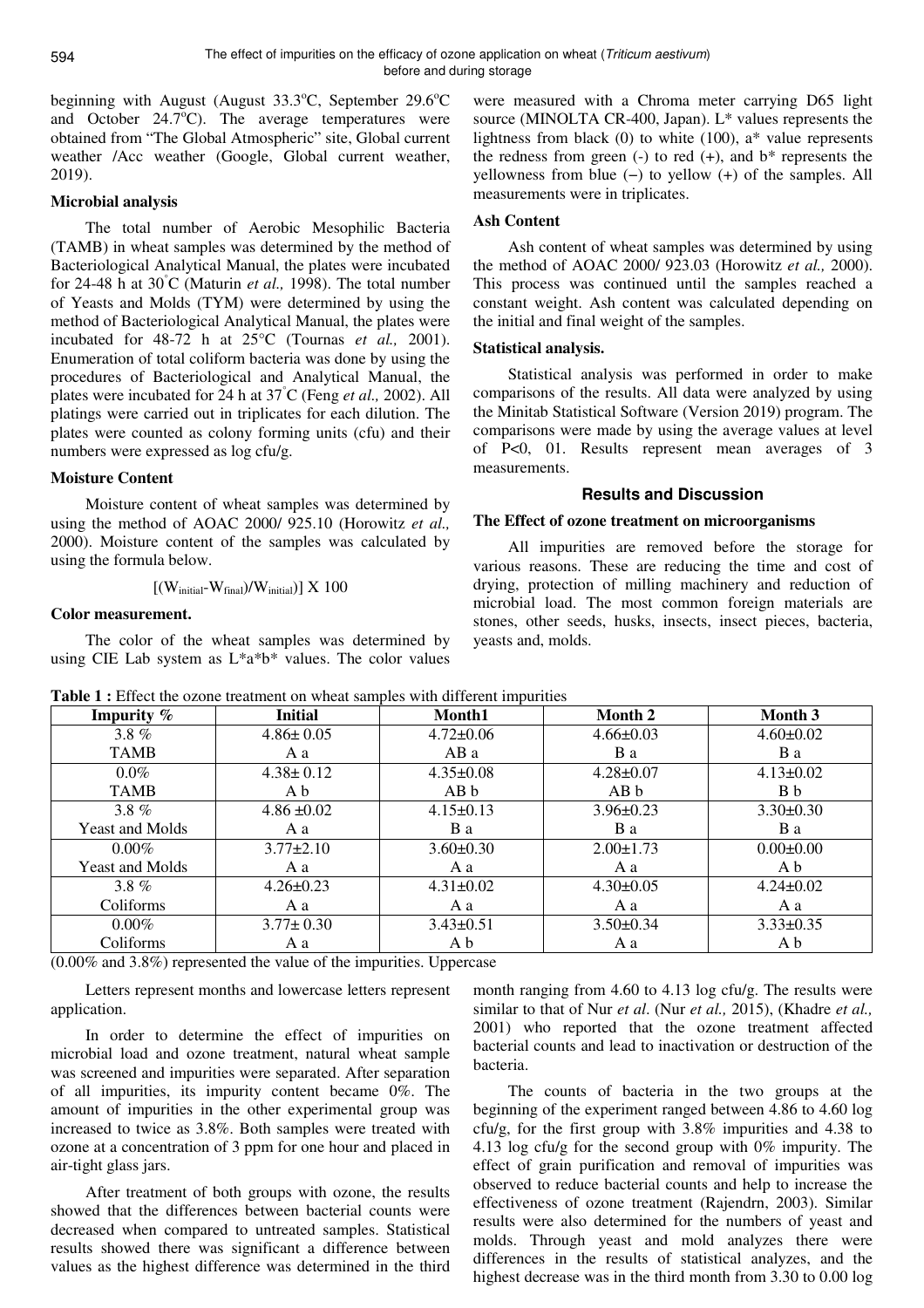cfu/g. These results are in accordance with the results obtained by Allen *et al*. (Allen *et al.,* 2003). There are many factors which may be contribute to this decline in addition to treatment with ozone and the process of separation of impurities such as temperature, moisture, storage material, oxygen. All factors may provide conditions not suitable for the growth of bacteria (McDonough *et al.,* 2001). The efficiency of ozone treatment depends on many factors related to ozone itself and other auxiliary factors that may negatively or positively affect the efficiency of ozone gas. In addition, differences in experimental conditions may affect the results as well (Zhu, 2018). It was clear that, the ozone application did not effectively eliminated the coliform group bacteria. The highest decrease was in the third month from 4.24 to 3.33 log cfu/g. These results are similar to the results presented by Khadre *et al*. (Khadre, *et al.,* 2001) who studied about the effect of ozone treatment on *E.coli* and some other bacterial species. The reason for this may be the Gram (-) structure of cell surface which contains higher amounts of lipids. A gram negative bacterium requires longer time of exposure and concentration of ozone.

# **Effect the ozone treatment on the physical properties of wheat**

The results showed that the separation impurities of wheat affected the moisture content of the samples. The moisture content of samples were presented in Table. 2. The results extended in all the samples with highest increasing from  $6.18\pm0.0\%$  in (A) wheat samples to  $6.40\pm0.0\%$  in (B) wheat samples in the third month. The separation of impurities and reduced it from (3.8%) to (0.00%) resulted in an increase in moisture at a rate of 0.2%.

**Table 2 :** Effect the ozone treatment on moisture content with different impurities

| Mont    | (A) $3.8\%$ impurities + | $(B)$ 0%            |  |
|---------|--------------------------|---------------------|--|
| h       | ozone                    | impurities          |  |
| Initial | $6.25 \pm 0.07$ A b      | $6.43 \pm 0.08$ A a |  |
|         | $6.22 \pm 0.04$ A b      | $6.43 \pm 0.04$ A a |  |
|         | $6.20 \pm 0.01$ A b      | $6.41\pm0.03$ A a   |  |
|         | $6.18\pm0.01$ A b        | $6.40 \pm 0.03$ A a |  |

(0.00% and 3.8%) represented the value of the impurities. Uppercase letters

Represent months and lowercase letters represent application.

By comparing the statistical results, observed was that the effect of impurity separation on the moisture content causes a slight increase and there was no significant effect after application of ozone on the moisture content of wheat samples during the storage for three months. The results were similar to those reported by (Mendez *et al.,* 2003). who reported in their study that there was no significant effect on the hard wheat when 50 ppm ozone was applied for 30 days.

The results of ash analysis were presented in Table. 3. There was no change when ash amount in dry matter was considered. Statistical analysis also showed that there was no difference in ash content. (Nur *et al.,* 2015) also reported no significant differences in the analysis result of ash content in rice samples after ozone treatment. The samples were stored in the incubator for three months in air-tight glass jars. Studies demonstrated that, in infested wheat samples insect damage causes significant changes in ash content of grains during storage. In our study there was not any insect infestation, thus the ash content did not change in any of the groups. (Khadre *et al.,* 2001) reported that ash content did not change during storage unless they are not infested.

| Physical<br><b>Property</b> | A month1         | <b>B</b> month1  | A month2         | <b>B</b> month2  | A month <sub>3</sub> | <b>B</b> month 3 |
|-----------------------------|------------------|------------------|------------------|------------------|----------------------|------------------|
| ASH                         | $1.52 \pm 0.00$  | $1.52 \pm 0.01$  | $1.52 \pm 0.01$  | $1.52 \pm 0.02$  | $1.53 \pm 0.01$      | $1.52 \pm 0.02$  |
|                             | Aa               | A a              | Aa               | A a              | A a                  | A a              |
| <b>COLOR</b>                |                  |                  |                  |                  |                      |                  |
| $L^*$                       | $51.57 \pm 0.48$ | $50.85 \pm 0.48$ | $51.17\pm0.11$   | $51.35 \pm 0.72$ | $51.64 \pm 0.80$     | $51.62 \pm 1.06$ |
|                             | Aa               | A a              | Aa               | Aa               | A a                  | Aa               |
| $a^*$                       | $7.77 \pm 0.14$  | $8.08 \pm 0.24$  | $7.72 \pm 0.07$  | $7.84 \pm 0.07$  | $7.60 \pm 0.64$      | $7.41 \pm 0.13$  |
|                             | Aa               | A a              | Aa               | Aa               | A a                  | Aa               |
| $b^*$                       | $21.58 \pm 1.06$ | $20.77 \pm 0.07$ | $20.01 \pm 0.59$ | $20.67 \pm 0.03$ | $20.49 \pm 0.05$     | $20.62 \pm 0.15$ |
|                             | Aa               | A a              | A a              | A a              | A a                  | A a              |

**Table 3 :** Effect the ozone treatment on the Ash content and color measurement with Different impurities.

A represent the samples 3.8% impurities, B represent the samples 0.0% impurities

Uppercase letters represent months and lowercase letters represent application.

As it can be seen in Table. 3. And when statistical results were compared, there was no effect of impurity separation on the efficiency of ozone application regarding color values of the wheat. Statistical results also showed that there was no difference in the color values during the storage period after ozone application. These results are similar to the results which obtained by (Marston *et al*., 2015). who reported that there was no difference in the results during storage after ozone treatment.

### **Conclusion**

Statistically significant reduction in the total bacteria, yeast/molds, coliform bacteria count in the wheat after using ozone application. Impurities separation process and reduced from  $(3.8 \text{ to } 0.0)$  % caused to more ozone effectiveness. There was no significant effect for the separation of the impurities and the ozone application on the ash content and color properties. The separation of impurities and reduced it from (3.8%) to (0.00%) resulted in an increase in moisture at a rate of (0.2). While no insects were observed in wheat samples stored in air-tight containers under temperatures ranged from 24.7 to 33.3  $^{\circ}$ C, but their large numbers were determined in the samples stored polyethylene sacks stored at